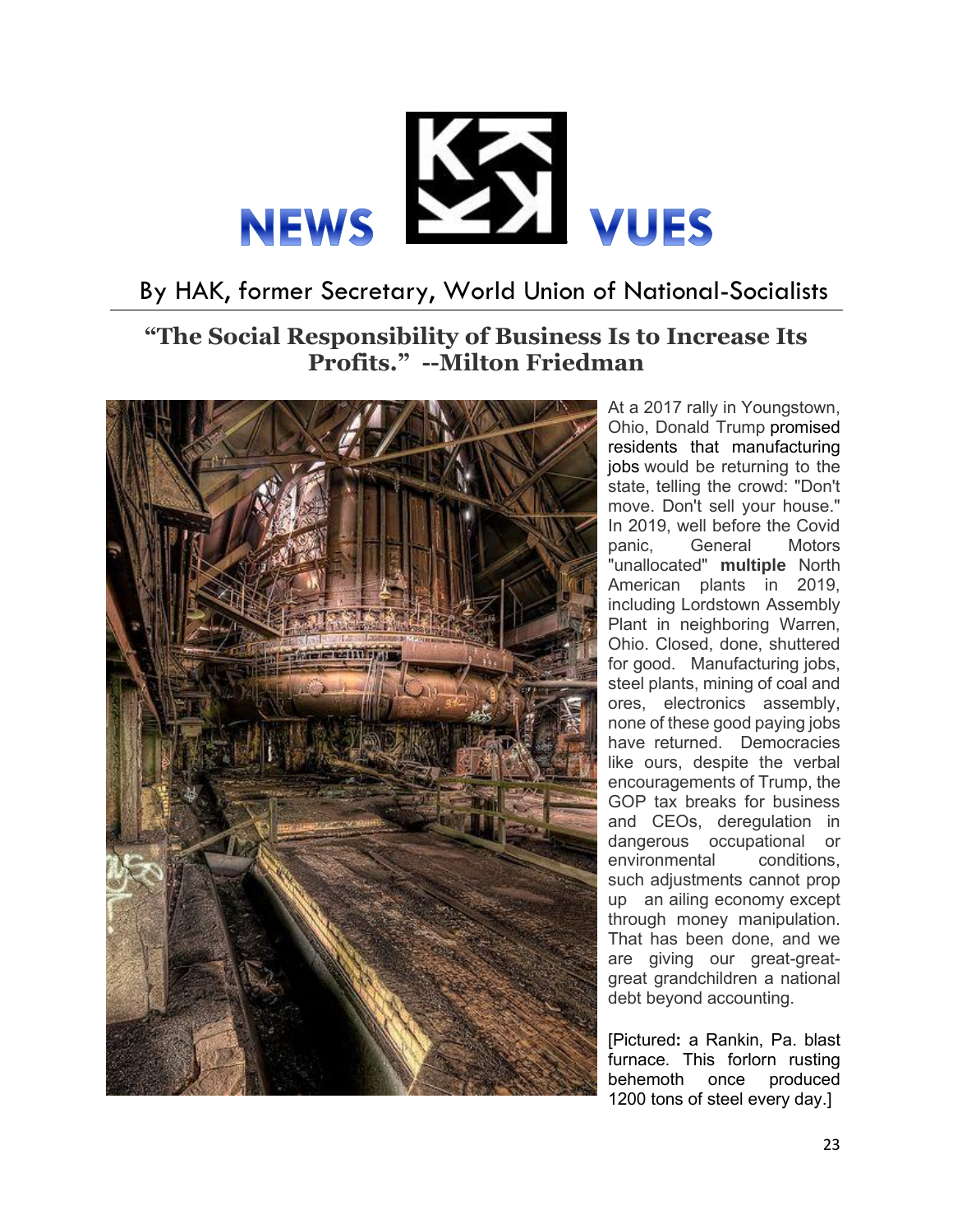**Economics is not simple.** On the other hand, when examined from the bottom up through the experiences of any working man, rather than from the top down by a man seated in an academic ivory tower, it is not so difficult.

Most people, if they think of economics beyond household budgets, may recall high school courses mentioning proto-capitalist Adam Smith and his promotion of self-interest over social concerns in *An Inquiry into the Nature and Causes of the Wealth of Nations* (1776), or simply remember economics as a failed utopian social system witnessed in historical Communism. The concept of national and international economies goes back a lot further.

Barter and trade for a commodity or service, the value agreed upon by the trading parties, probably dates back to accommodations made among primitive peoples, the start of civil relationships based on naked survival.

In 1929, German archaeologist Julius Jordan uncovered cuneiform clay tablets dating back 5,000 years. Digging in the area commonly known as Mesopotamia, Jordan determined that these tablets predated any known ancient writing then (or since) found in China and Egypt. Some tablets fit neatly in the palm of a hand, the characters recording a careful accounting of sales and trades in grain, livestock and amphoras of wine.

Hesiod (active ca. 750 to 650 BC), a Greek poet, scientist and mythologizer, wrote the earliest known work concerning the basic origins of economic thought. Plato's dialogue *The Republic* (ca. 380–360 BC) describing an ideal city-state run by philosopher-kings contained references to specialization of labor and to production. Plato was the first known advocate of a credit theory of money as a unit of account for debt.

Thomas Aquinas (1225–1274) the renowned Italian theologian and economics writer, taught in both Cologne and Paris, and was part of a group of Catholic scholars known as the Scholasticists who moved their enquiries beyond theology to philosophical and scientific debates. In the treatise *Summa Theologica* Aquinas dealt with the concept of a just price, which he considered necessary for the maintenance of the social order. Similar in many ways to the modern concept of long run equilibrium, his just price is defined as sufficient to cover the costs of production, including the support of a worker and his family. Aquinas argued it was immoral for sellers to raise their prices simply because buyers had a pressing need for a product. He argued that it was a moral obligation of businesses to sell goods at a just price.

In 1516 English humanist and defender of papal supremacy over King Henry's burgeoning Protestantism, Sir Thomas More (1478–1535) published *Utopia*, which describes an ideal society where land is owned in common and there is universal education and religious tolerance, inspiring the English Poor Laws (1587), and 300 years later, the wealth redistribution theories of state controlled socialism and Communism.

Philipp von Hörnigk (1640–1712) was born in Frankfurt and became an Austrian civil servant writing in a time when his country was constantly threatened by Ottoman invasion. In *Österreich Über Alles, Wann es Nur Will* (1684, *Austria Over All, If She Only Will*) he laid out one of the clearest statements of mercantile policy, listing nine principal rules of national economy:

"To inspect the country's soil with the greatest care, and not to leave the agricultural possibilities of a single corner or clod of earth unconsidered... All commodities found in a country, which cannot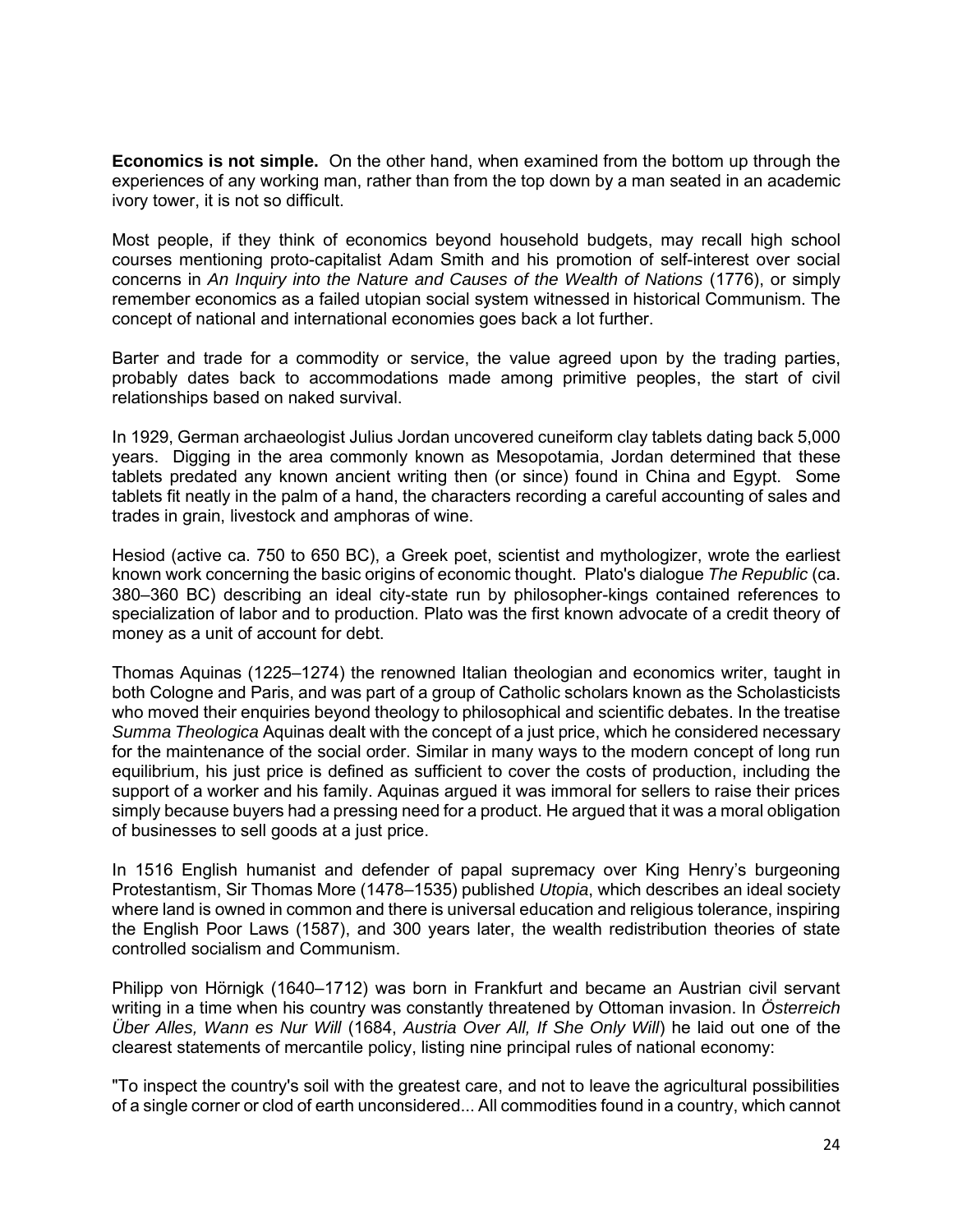be used in their natural state, should be worked up within the country... Attention should be given to the population, that it may be as large as the country can support... gold and silver once in the country are under no circumstances to be taken out for any purpose... The inhabitants should make every effort to get along with their domestic products... [Foreign commodities] should be obtained not for gold or silver, but in exchange for other domestic wares... and should be imported in unfinished form, and worked up within the country... Opportunities should be sought night and day for selling the country's superfluous goods to these foreigners in manufactured form... No importation should be allowed under any circumstances of which there is a sufficient supply of suitable quality at home." Nationalism, self-sufficiency and national power were the basic policies he proposed.

And with the increased awareness of national versus personal, local, corporate or monarchical interest, economics had to evolve into a component of national politics.

In 1767, one of those many remarkable 18th Century Scottish polymaths, mercantilist economist Sir James Steuart (1713–1780) published *An Inquiry into the Principles of Political Economy*, the first book in English with the term "political economy" in the title, and the first complete economics treatise.

With the rise of industrialization and social revolutionary ferment, ideas of less selfish economic theories arose. Adam Smith famously asserted: "It is not from the benevolence of the butcher, the brewer or the baker, that we expect our dinner, but from their regard to their own self-interest. We address ourselves, not to their humanity but to their self-love, and never talk to them of our own necessities but of their advantages." But a brilliant French businessman advocated a more socially realistic idea. Henri de Saint-Simon (1760 –1825), was an economic and socialist theorist and businessman whose thought had a substantial influence on politics, economics, sociology and the philosophy of science. He created a political and economic ideology known as Saint-Simonianism that claimed that the needs of an industrial class, which he also referred to as the working class, needed to be recognized and fulfilled to have an effective society and an efficient economy. Unlike conceptions within industrializing societies of a working class being just manual laborers, Saint-Simon's late-18th century conception of this class included all people engaged in productive work that contributed to society such as businesspeople, managers, scientists and bankers, along with manual laborers, amongst others.

Saint-Simon said the primary threat to the needs of the industrial class was another class he referred to as the idling class, that included able people who preferred to be parasitic and benefit from the work of others while seeking to avoid doing work. Saint-Simon stressed the need for recognition of the merit of the individual and the need for hierarchy of merit in society and in the economy such as society having hierarchical merit-based organizations of managers and scientists to be the decision-makers in government.

In a similar frame of mind was Robert Owen (1771–1858), a Welsh textile manufacturer, philanthropist and social reformer, another founder of utopian socialism and the cooperative movement (e.g. farm and insurance co-ops). He is known for efforts to improve factory working conditions for his workers and promote experimental socialistic communities.

Then came Marx, Lassalle, Engels and the whole Jewish cohort of "better idea" thieves laying siege to the innovations of genuine producers and thinkers such as Saint-Simon and Owen. The Marxist claims to discovery of "scientific socialism," the "science of history" were concepts stolen from rabidly anti-Jewish French economist and philosopher Pierre-Joseph Proudhon (1809-65).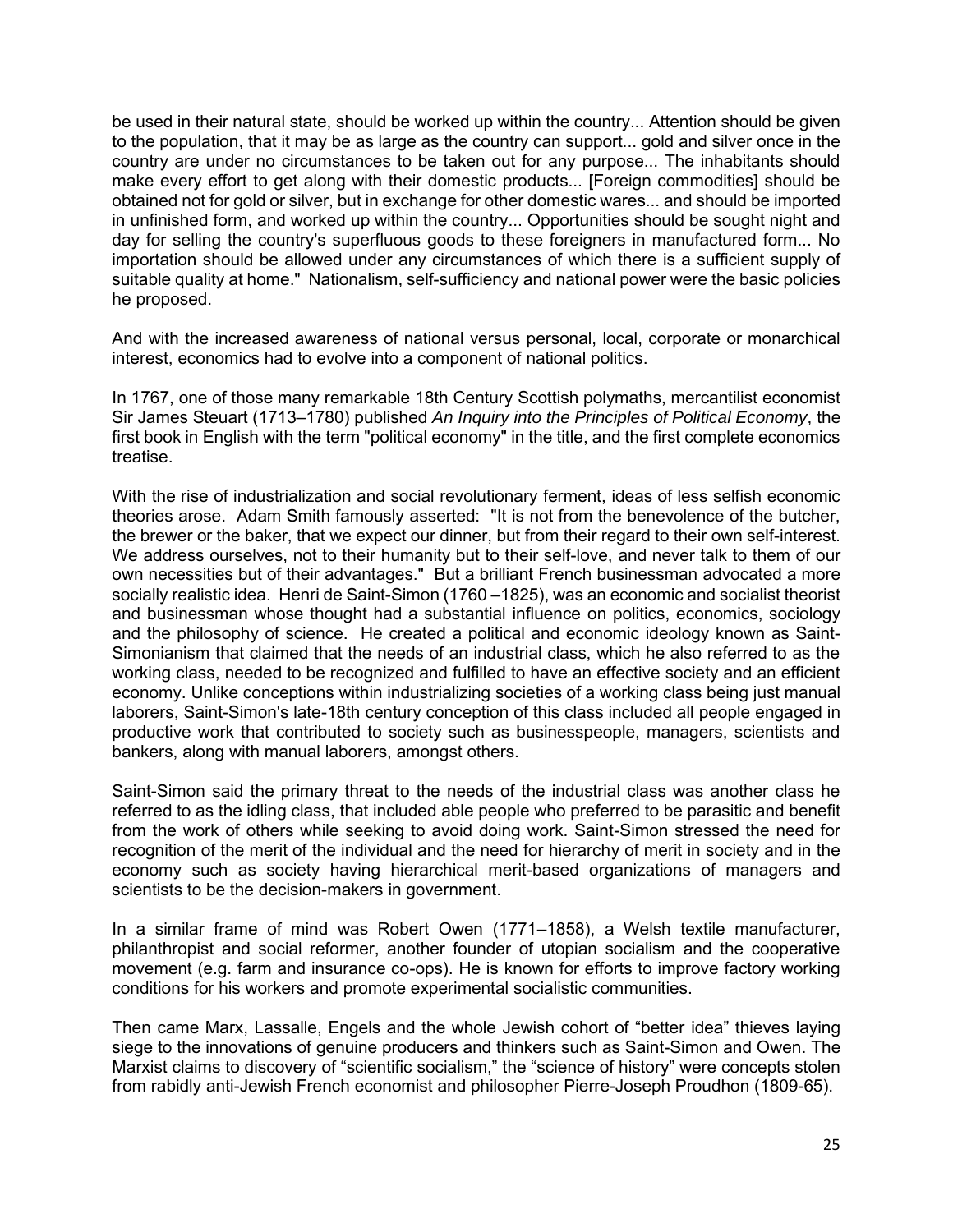Marx gave rise to other heterodox economic theories including the predominately Jewish Vienna School. Emendations and contradicting theories arose in the Chicago School, the Keynesians, the Stockholm School, the Globalists, on and on and on. Except for a whole new, logically synthesized application of social and economic reason built upon on all that preceded, extracting the bad, aligning the good in radical implementation, a comprehensive world view called National-Socialism, economies dominated by inured theories the world over continue to struggle.

There has now been more than half a century of worsening economic inequality in America. Until the late 1960s, incomes had been growing more equal for nearly four decades: through the Great Depression and World War II and then the Korean War, through the stable Eisenhower years, even through most of the Vietnam War and the social turmoil of that time. Many thoughtful observers expected the trend to continue indefinitely. Ever greater equality was supposedly the hallmark of a maturing capitalist economy and an advancing democracy. But, as noted in previous issues of *The White Worker*, that fateful year of 1968 was the turning point. As the years passed, what at first seemed a statistical blip became a matter of curiosity among economists, and in time a focus of increasingly widespread public concern. In 2017, the standard measure of inequality of family incomes was 29 percent higher than it had been fifty years ago. Millions of Americans who take no interest in discussing economic issues as such, much less in examining economic data, complained about the increasingly visible concrete manifestations of **ever greater inequality**.

Along the way, however, the structure of economic inequality has changed. From 1968 until sometime in the 1990s, less equal incomes mostly reflected diverging wages, as the most educated and skilled workers earned ever more than those in the middle, while those in the middle earned ever more than those with the least education and the least valuable skills. The issue that had obsessed theorists during the nineteenth century—the division of the fruits of economic production between people who do the work and those who own the capital that the workers use—was of little interest, since the division never seemed to change much. But the busting of unions which once enabled a man with only a grade school education to earn a handsome wage in manufacturing, the license given to corporations by both Republican and Democrat governments allowing pension plans to be dropped for scam 401k retirement plans, allowing those good paying factory jobs to be shipped overseas to cheaper third world labor pools, allowing business lobbies to draw up tax laws which put the burden of government budgets on the middle class, these and related developments have made the lives of ordinary working people a veritable struggle for survival. **What our parents and grandparents could achieve on one family income now requires two.**

The economic and social foundation of ANY stable society is the family farm, the unpolluted peasantry, the forester, the steelworker, the carpenter, the artisan. Communists collectivized the feudal and family farms in Russia and sowed famine. The multi-national corporations in America bought up individual farmers drowned in unfair competition and created industrial farming, unhealthy caged livestock squatting in feces, plumped on growth hormones, soaked in antibiotics; planting genetically engineered grains emptied of nutrition but growing in profitable abundance.

French economist Thomas Piketty recently created major waves in economic thought through his cogent analysis of modern capitalism. Piketty's work focuses on public economics, in particular income and wealth inequality. His best-selling book *Capital in the Twenty-First Century* (2013), emphasizes the themes of his work on wealth concentrations and distribution over the past 250 years. The book argues that the rate of capital return in developed countries is persistently greater than the rate of economic growth, and that this will cause wealth inequality to increase in the future. To address this problem Piketty proposes redistribution through a progressive global tax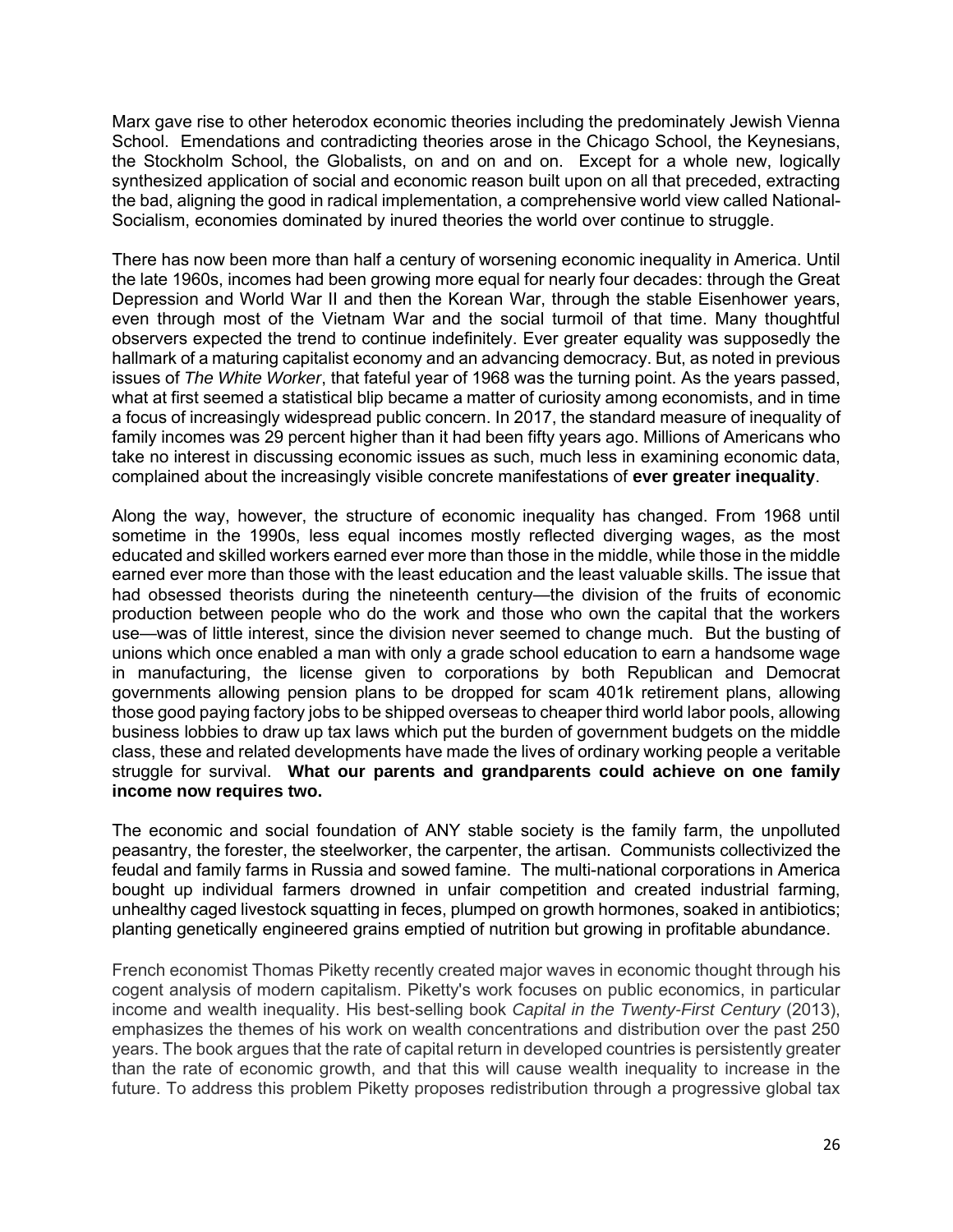on wealth. In 2020, his book *Capital and Ideology* was published, which focuses on income inequality in various societies in history. But he remains a capitalist.



Piketty's German contemporary is Wolfgang Streeck. In 2016 Streeck published *How Will Capitalism End?,* a book in which he postulates how capitalism might wither and die, discussing several factors that make this likely to happen. He posits that because contemporary capitalism is beset by five disorders—declining growth, oligarchy, starvation of the public sphere, corruption and international anarchy—for which at present no political agency exists to confront them, it will continue to regress and atrophy until at some point it must end.

**Starvation of the public sphere**. Under capitalism, art and music have become commodities, architecture a mania of soulless glass and steel. Art works by the Jew Mark Rothko, for example, fetch millions of dollars. His duo-chrome and multi-chrome "paintings" show less talent than a kindergarten art show for parents. The sterile Mark Rothko Chapel in Houston looks like a cold sci-fi movie adult circumcision clinic.

On the cover of this magazine the blue monstrosity of the failed Revel Casino in Atlantic City puts on tragic display the lack of character in physical capitalist expression. An even more egregious example of "utopian capitalism" is the

Rothko "chapel" featuring his linoleum-like paintings

failed Olivetti corporate community in Ivrea, Italy. Below your eyes will tell you more than I can describe. This hideous Ivrea hotel and cinema complex opened in 1976. Today it is abandoned.

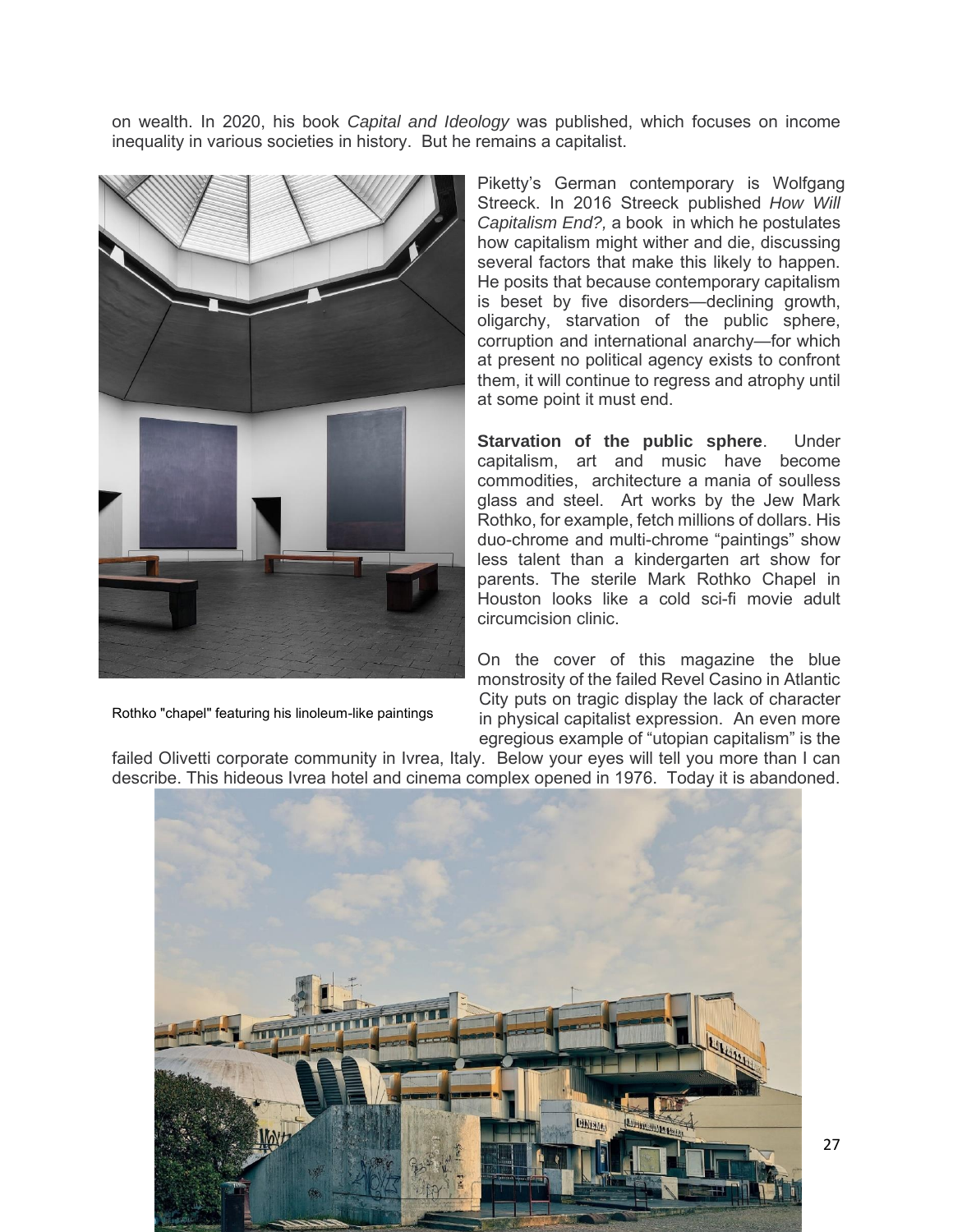American capitalism since World War Two has deteriorated into the Wall Street Jewish "greed is good" mentality codified by Milton Friedman in a 1970 essay. On September 18, 2020, *The New York Times* recalled Friedman's essay and economics theories in a multi-page special insert.

Friedman, a free-market ideologue, published an essay 50 years ago this week in *The Times Magazine* in which he argued that corporations should not go beyond the letter of the law to combat discrimination or reduce pollution or maintain community institutions. Corporations, he said, have no social responsibilities except the sacred responsibility to make money. The essay was a big hit with the executive class. Rich people were only too delighted to see selfishness portrayed as a principled stand. Friedman's creed became the standard justification for corporate callousness. The Business Roundtable, a leading lobby for large companies, declared in 1997 that maximizing profit was the purpose of a corporation. For decades, policymakers have embraced his advice. They have slashed corporate taxes; sought to undermine unions; and reduced some kinds of regulation, notably in financial markets. Regulators made it easier for companies to shovel money to shareholders by repurchasing their own shares, especially as enabled by Ayn Rand enthusiast Paul Ryan and his 2017 Republican "tax cuts." Companies increasingly compensated their executives with shares of company stock, aligning their financial interests with those of the company's other shareholders. It's been an experiment on a grand scale, and the results are depressingly clear. Growth has slowed, and much of the available gains have been pocketed by a small minority of very wealthy Americans. The shareholding class keeps getting richer; the rest of the nation is falling behind.

Ah yes, Ayn Rand, the bizarre Russian Jewess born Alisa Zinovyevna Rosenbaum. Her Objectivist philosophy and the "virtue of selfishness" she advocated have been embraced by so-



called fiscal conservative Republicans and libertarians: Republicans Bob Barr, Paul Ryan. Former Federal Reserve Chairman Alan Greenspan, *Shark Tank* loudmouth Mark Cuban, Anton LaVey, founder of the Church of Satan, Rand and Ron Paul, Gene Roddenberry of *Star Trek,* John Stossel of Fox Business Channel, Clarence Thomas of the Supreme Court, Peter Thiel of PayPal and Palantir Technologies…and hundreds more in public and private life, most hidden from view but their selfishness is felt everywhere. To Rand, egoists create social benefit selfishly; the meek should appreciate that egotistical largesse.

The capitalist thesis declares that states exist due solely to unencumbered, even ravenous business. But economic success is not measured against crap shoot stock market gains or fudged corporate balance sheets; it is calculated by the fiscal security of a large middle class with ready access to goods and services. As our Führer makes clear in this issue's Monthly *Mein Kampf* feature, that notion, "what's good for business is good for the country," is patently false. "Therefore, it was held, the State was dependent on the economic structure. This condition of things was looked upon and glorified as the soundest and most normal. Now, the truth is that the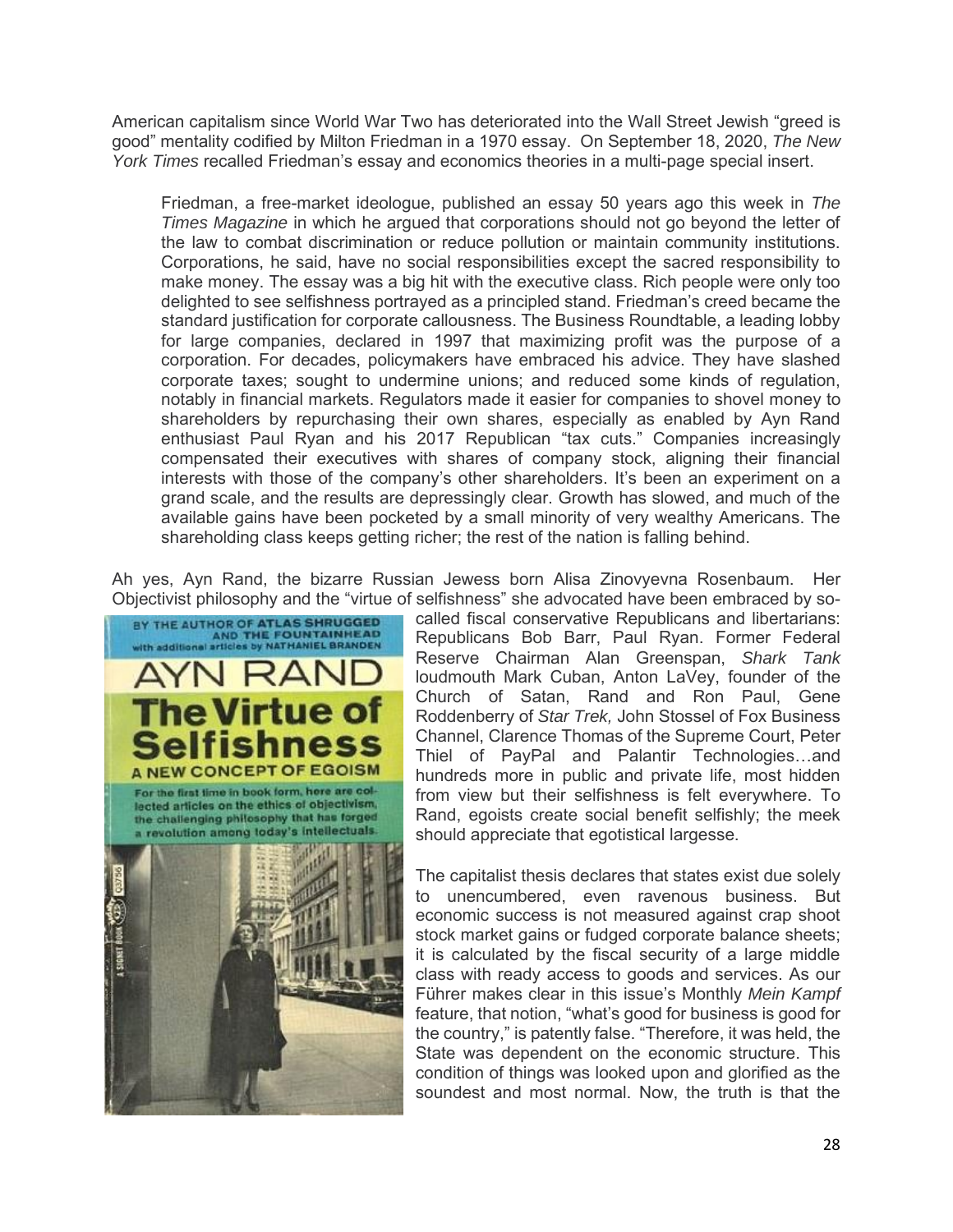State in itself has nothing whatsoever to do with a definite economic concept or a definite economic development. It does not arise from a compact made between contracting parties, within a certain delimited territory, for the purpose of serving economic ends. The State is a community of living beings who have kindred physical and spiritual natures, organized for the purpose of ensuring the conservation of their own kind and fulfilling those ends which Providence has assigned to that particular race or racial branch."

Facing the sheer number of economic theories and practices tried, modified then discarded by individuals, corporations, nations, Adolf Hitler set out to distill all these ideas (some of which outlined at the beginning of this essay), first paring them down to their ethical cores until reaching a point where they could be understood and implemented in the real lives of individuals, corporations and nations. The perfect synthesis of tradition and heritage in nationalism fused together with the mutual communitarian consciousness of a socialism unpolluted by later Marxist appropriation. From this fusion was created National-Socialism. There had been previous such efforts before our Führer had succeeded in establishing a workable template.



A Berlin shop, 1936. Even German Corned Beef was available aplenty after four years of the Schacht economy.

Führer worked with economic advisers such as Otto Wagener and Wilhelm Keppler until he found the perfect enabler of NS economics in Hjalmar Schacht. As described in Comrade Schneider's article above, Schacht was able to install a Keynesian style economy that outperformed Keynes. In 1933, John Maynard Keynes wrote (while Hitler was fulfilling) this economic axiom: "Ideas, knowledge, art, hospitality, travel – these are things which should of their nature be international. But let goods be homespun whenever it is reasonably and conveniently possible; and above all, let finance be primarily national." Within four years, a Germany once prostrate with vindictive war restitutions, surrender of industrial equipment (factories literally hauled away piece by piece), the worst inflation ever, starvation diets...Schacht turned this around with such success that even during the early war years Germans and their allies wanted for very little.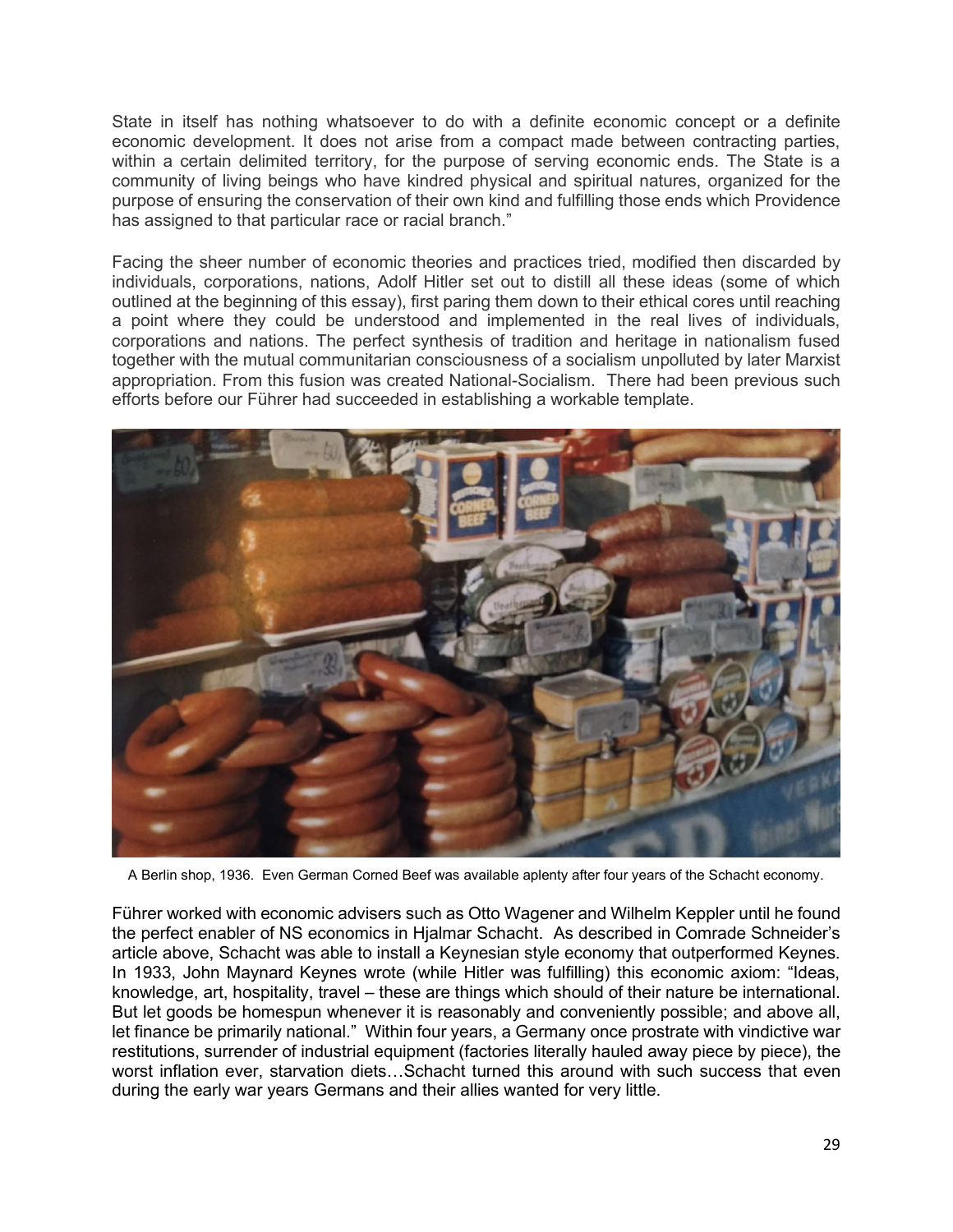In the year 1933, Adolf Hitler and Franklin Roosevelt ascended to power in their respective countries. FDR's relief efforts produced minimal effect until the advent of a war economy, whereas Germany fully recovered from the Great Depression long before war began. Indeed, there was no other country where an equally successful strategy was employed. As such, the specifics of this recovery and its architect, Hjalmar Schacht, merit attention. Indeed, the percentage of employed women rose from 13% to 19% in the iron, steel and machine industries and from 18% to 25% in the precision and optical instruments sector. Other sectors like electrical engineering witnessed a doubling in the number of employed women. In a January 25,1936 interview with *Paris-Soir*, Hitler said: "If a woman prefers to work independent of marriage, she has the right to do so." A virtually hidden fact within the reams of anti-Hitler histories.



Adolf Hitler inaugurates construction of the autobahn, Sept. 23, 1933

Today the minimum wage in America is still \$7.25 per hour, the lowest of any major industrialized nation. The social ideas of National-Socialism call out employers on matters such as this. And how many times have all of us seen in our own working lives a co-worker stabbing another in the back just to hang onto his cruddy job? Capitalism breeds coarseness, in the work setting and in public life. Banks and corporate headquarters built by multi-national capitalist enterprises vie for outrageous notoriety; grotesque towers twisting into the sky; or campus style establishments sprawled over once tilled farmland outside the city limits. Unions had protected against worker exploitation. No more. Unions grew corrupt on power, employers uncaring of just wages.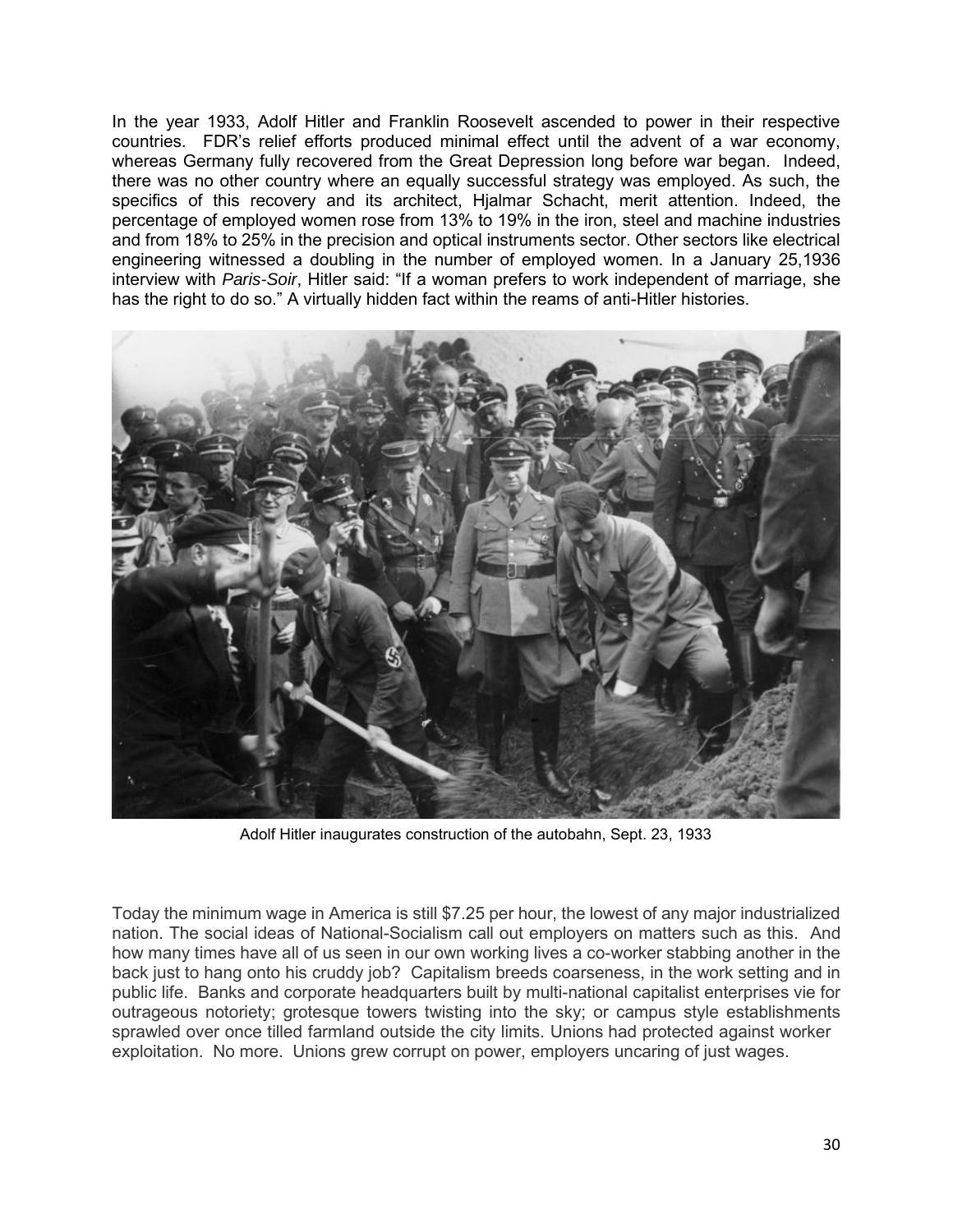When the National-Socialists came to power in Germany, unions were dissolved due to a distinct Marxist taint among union leaders and their political goals. Workers of every profession, labor and white collar, were represented by the NS *Deutsche Arbeitsfront*/German Labor Front and related organizations. **The Front did more for workers than any union previously had accomplished.** The Front consisted of 12 trustees who set wages higher than unions were ever able to negotiate; the firing of workers became more difficult as employers were expected to behave with greater social consciousness, i.e. a *national* socialism. Putting profits and shareholders above workers was not encouraged, as in crony capitalist economies such as we now endure in America. Shareholders are due their dividends, but AFTER fair wages are paid out. The folk community versus the drone economy.

Thanks to the DAF, workers had representation on boards of directors and contributed ideas to product concepts and manufacturing efficiencies. Vacations for workers of at least three weeks per year were mandatory. An example of modern day neglected worker representation is the Boeing Company, the manufacturer of probably the finest passenger aircraft in the history of aviation. Boeing rushed things out on its 737 MAX jet to avoid falling behind competitor Airbus. Assemblers and line builders for the jet filed notices of dangerous shortcuts demanded by management. Typical of recent American corporate leadership, the warnings were ignored, and employees threatened with termination for "unnecessary chatter" about the aircraft. Before it was grounded, I flew in a new MAX on Southwest, a beautiful airplane with unique space-age interior lighting and amazing flight stability. It was like flying in a 21st Century spaceship. Had I known of Boeing's manufacturing shortcuts, I would have asked to be booked on another jet type even if I was delayed. Boeing has soiled its peerless reputation due to management's greed to out-deliver competitor Airbus. This sort of thing could NOT happen in NS Germany.

The Wikipedia article is remarkably accurate with respect to the German Labor Front.

## [https://en.wikipedia.org/wiki/German\\_Labour\\_Front](https://en.wikipedia.org/wiki/German_Labour_Front)

In this era of exploitative democratic capitalism, an independent union is a worker's best protection. For many years, working in broadcast and print media, I was a proud member of the Newspaper Guild. Whenever supervisors came around demanding extra work beyond the scope of our job descriptions, one of us would call the union steward, himself a typesetter or ad writer or whatever, and in five minutes we were back to doing what we had been hired to do. How many times in modern corporate America have everyday working people been assigned more tasks, just to take up slack or fill in for someone out sick or who quit, only to have those additional obligations become a permanent part of our job, without any additional compensation. Starting in the Nixon days with his GOP congress, unions have been decimated by acts such as the 401k scam replacing solid pension plans, and so-called "right to work" laws, all designed to diminish the voice of working men and women to benefit shareholders first. The labor force – those people who sustain and build a company—they are fed the leftovers.

Look at modern American tax laws. The more money you control, the less tax you pay. The average American worker pays --income and sales taxes-- an average rate of 25%. In NS Germany, the averaged tax rate was 14.7%. A National-Socialist system of government puts the dignity of labor above the desolation of greed. No Marxist imposition in state ownership of production, no confiscatory taxes, just fair share, a concept in any healthy society where people recognize the right to earn from their labor---as a mechanic or a draftsman, professor or mason, real estate developer or carpenter---where people recognize it is not right to exploit or manipulate markets. Let the rich earn their profits but pay employed workers a fair wage FIRST before paying